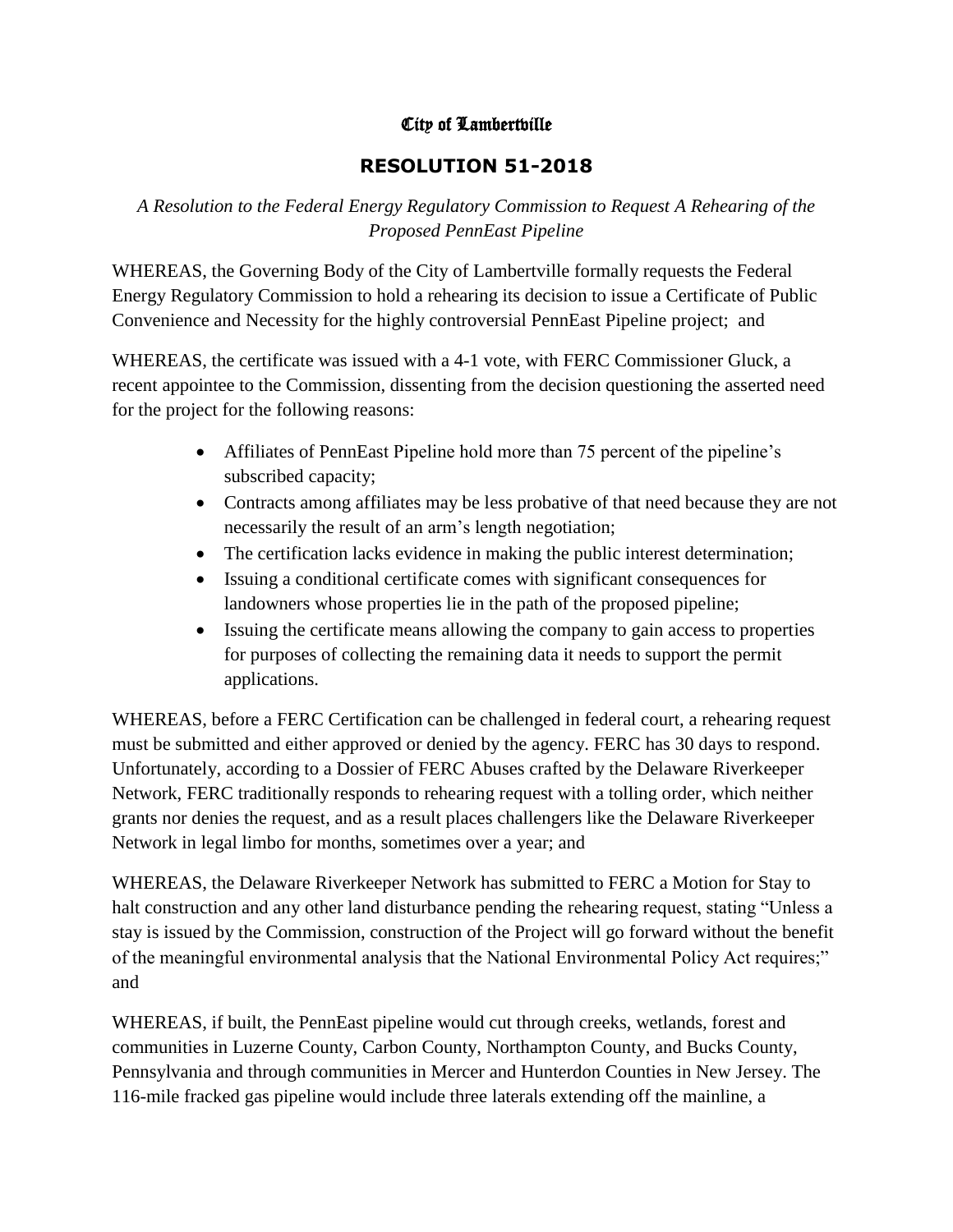compression station and appurtenant above ground facilities. Pennsylvania has issued Clean Water Act 401 Certification for the project, but not the underlying state permits necessary to support the Certification. The Delaware Riverkeeper Network is actively engaged in a legal challenge against Pennsylvania's certificate. New Jersey has not taken steps to issue its approval for the project. Approvals are also required from the Delaware River Basin Commission and the US Army Corp of Engineers.

NOW THEREFORE BE IT RESOLVED BY THE Governing Body of the City of Lambertville in the County of Hunterdon, in the State of New Jersey that we formally request the Federal Energy Regulatory Commission to hold a rehearing for the approval of the PennEast pipeline project because the necessary approvals from NJDEP, DRBC or USACE have not been received.

ADOPTED: February 20, 2018



I, Cynthia L. Ege, CMR, RMC, City Clerk of the City of Lambertville in the County of Hunterdon in the State of New Jersey, certify this to be a true copy of the resolution adopted at the regularly scheduled session of Mayor and Council held on February 20, 2018 at the Phillip L. Pittore Justice Center located at 25 South Union Street in the City.

Oleymitica Leg

Cynthia L. Ege, CMR, RMC, City Clerk